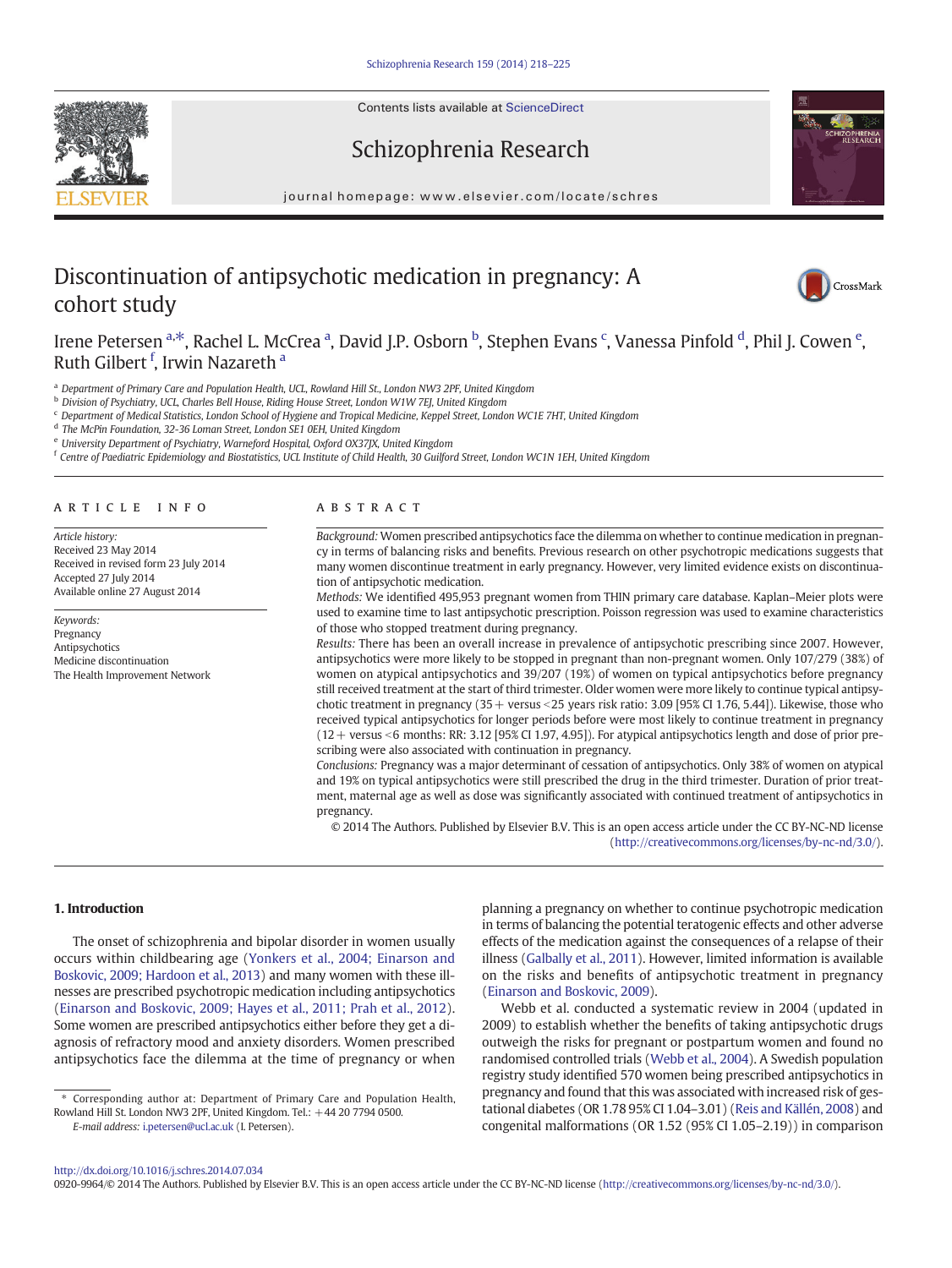<span id="page-1-0"></span>to women not prescribed antipsychotics. This association was not specific to certain drugs suggesting that the underlying pathology or unidentified confounding could explain the excess risk of congenital malformations [\(Reis and Källén, 2008\)](#page-7-0). A recent Canadian study assessed 133 pregnant women exposed to second generation antipsychotics against healthy women ([Sadowski et al., 2013\)](#page-7-0). Exposed neonates were more likely to be born prematurely and had higher rates of congenital malformations and this was particularly the case for those subject to poly-therapy (atypical antipsychotics as well as other psychotropic medication). In this study a relatively high proportion (72%) of women were on poly-therapy and 101/133 (76%) continued treatment throughout pregnancy ([Sadowski et al., 2013](#page-7-0)).

Advice on treatment varies across countries and in some places standard psychiatric advice is that women maintain pharmacological treatment across the perinatal period ([Galbally et al., 2011\)](#page-7-0). The National Institute for Health and Clinical Excellence (NICE) guideline on antenatal and postnatal mental health raises specific issues with certain antipsychotics, but does not provide general recommendations on whether to stop or continue antipsychotic treatment in this period [\(National Institute for Health and Clinical Excellence, 2007](#page-7-0)). Previous research on other psychotropic medications including antidepressants and antiepileptic drugs suggests that many women discontinue treatment in early pregnancy ([Petersen et al., 2011; Man et al., 2012](#page-7-0)). However, very limited evidence exists on extent of antipsychotic prescribing in pregnancy and whether pregnancy is associated with discontinuation of antipsychotic medication.

We investigated prescribing of antipsychotic medication in the United Kingdom primary care before and during pregnancy using data from The Health Improvement Network (THIN), a large primary care database. The aim of our study was to examine whether pregnancy was a determinant for discontinuation of antipsychotics and if so, to identify factors associated with discontinuation.

## 2. Methods

#### 2.1. Data source

We used data from The Health Improvement Network (THIN) primary care database (<http://csdmruk.cegedim.com/>), one of the largest primary care databases that provide longitudinal health records. The database currently holds data from 578 practices and is approximately representative of the United Kingdom population [\(Blak et al., 2011](#page-7-0)). Over 98% of the UK population are registered with a general practitioner (family doctor) [\(Lis and Mann, 1995](#page-7-0)). Diagnoses and symptoms are recorded by practice staff using Read codes, a hierarchical coding system ([Chisholm, 1990\)](#page-7-0). In addition, THIN holds individual patient level information about year of birth, date of registration, and death or transfer out of the practice. Social deprivation is recorded for each individual by quintiles of Townsend scores, which is based on information from the 2001 census.

While antenatal care is often shared between general practice staff and midwives, the general practitioner remains responsible for women's general medical care during pregnancy including prescribing of medicines. Some women with psychosis also receive care from local National Health Service (NHS) mental health trusts, but most mental health trusts have limited prescribing budgets and for most women the continuing prescription of psychotropic medication will still remain with the general practitioners.

# 2.2. Participants

We identified women who were permanently registered with one of the general practices that contributed data to THIN for the period between 1 January 1995 and 31 December 2012 for at least six months before the pregnancy and throughout their pregnancy. We included women who received continuous antipsychotic medication before they became pregnant i.e. women were selected if they received prescriptions

between 6 and 4 months (inclusive) before they became pregnant and received at least one further prescription in the three months before the start of pregnancy. Thus, we focused on women who received two or more prescriptions of antipsychotics in the six months leading up to pregnancy. In accordance with clinical practice in the United Kingdom, the first day of the last menstrual period was considered as the start of pregnancy. The duration of the pregnancy was estimated from information on the date of the last menstrual period, antenatal records, delivery information, dates of postnatal examinations and gestational age at birth. Pregnancies that ended in miscarriage or termination were not included in the study. We conducted separate analyses for women in receipt of typical and atypical antipsychotics prior to pregnancy and for each of these groups we identified comparison groups of twice as many women also in receipt of antipsychotic prescriptions, but not being pregnant for at least 12 months before and 24 months after a randomly selected index date. We stratified this group such that the age distribution was similar in the pregnant and non-pregnant sample.

A few women treated with antipsychotics ( $n = 19$ ) had records of more than one eligible pregnancy; in these situations we randomly selected one of the pregnancies.

Antipsychotic prescribing was most commonly prescribed at monthly intervals, although there was substantial variation. Therefore, we considered women to have discontinued antipsychotic medication if they had received no further prescriptions after three months.

We also calculated the average daily dose of antipsychotic medication during the period from six to four months before the start of pregnancy by dividing the total mass of drug prescribed over the period by the expected total duration of the relevant prescriptions. Durations were estimated with the help of the Enhanced Dosage Determination method developed by the University of Nottingham Division of Epidemiology and Public Health [\(Gibson, 2012\)](#page-7-0). The mass of each antipsychotic drug was standardised into units of the Defined Daily Dose (DDD) for maintenance treatment of psychosis ([WHO Collaborating](#page-7-0) [Centre for Drug Statistics Methodology, 2013\)](#page-7-0).

# 2.3. Data analysis

#### 2.3.1. Secular trends

We estimated annual prevalence of antipsychotic prescribing before and during pregnancy for every two calendar years between 1995 and 2012, stratified by typical and atypical antipsychotics. Subsequently, we followed pregnant and non-pregnant women who were prescribed antipsychotics from 3 months before the pregnancy (or the index date for the non-pregnant women) and identified when they had their last consecutive prescription. We ended the follow-up after 220 days (two months before delivery). In the case of a premature delivery earlier than 220 days, follow-up was terminated at delivery. Although we defined stopping of antipsychotics as the date of issue of the last prescription, some women would continue taking the drug beyond this point.

# 2.3.2. Factors determining continuation of antipsychotic prescribing in pregnant women

For pregnant women we further examined whether continuation of antipsychotic prescribing beyond six weeks of pregnancy was associated with age, the average daily dosage, length of time the antipsychotic had been prescribed prior to pregnancy, prescription of antidepressants and/or mood stabilisers, records of illicit drug or alcohol problems, obesity, parity, social deprivation and ethnicity using a Poisson regression model with robust variance estimates to account for clustering within general practice. We estimated the univariate relative risk ratios for each of the variables as well as relative risk ratios adjusted for age and average daily dose.

Many factors may impact the decisions to continue or discontinue antipsychotic medication in pregnancy. However, we chose to examine the variables described above as they were available from primary care electronic health records. While there is no direct measurement of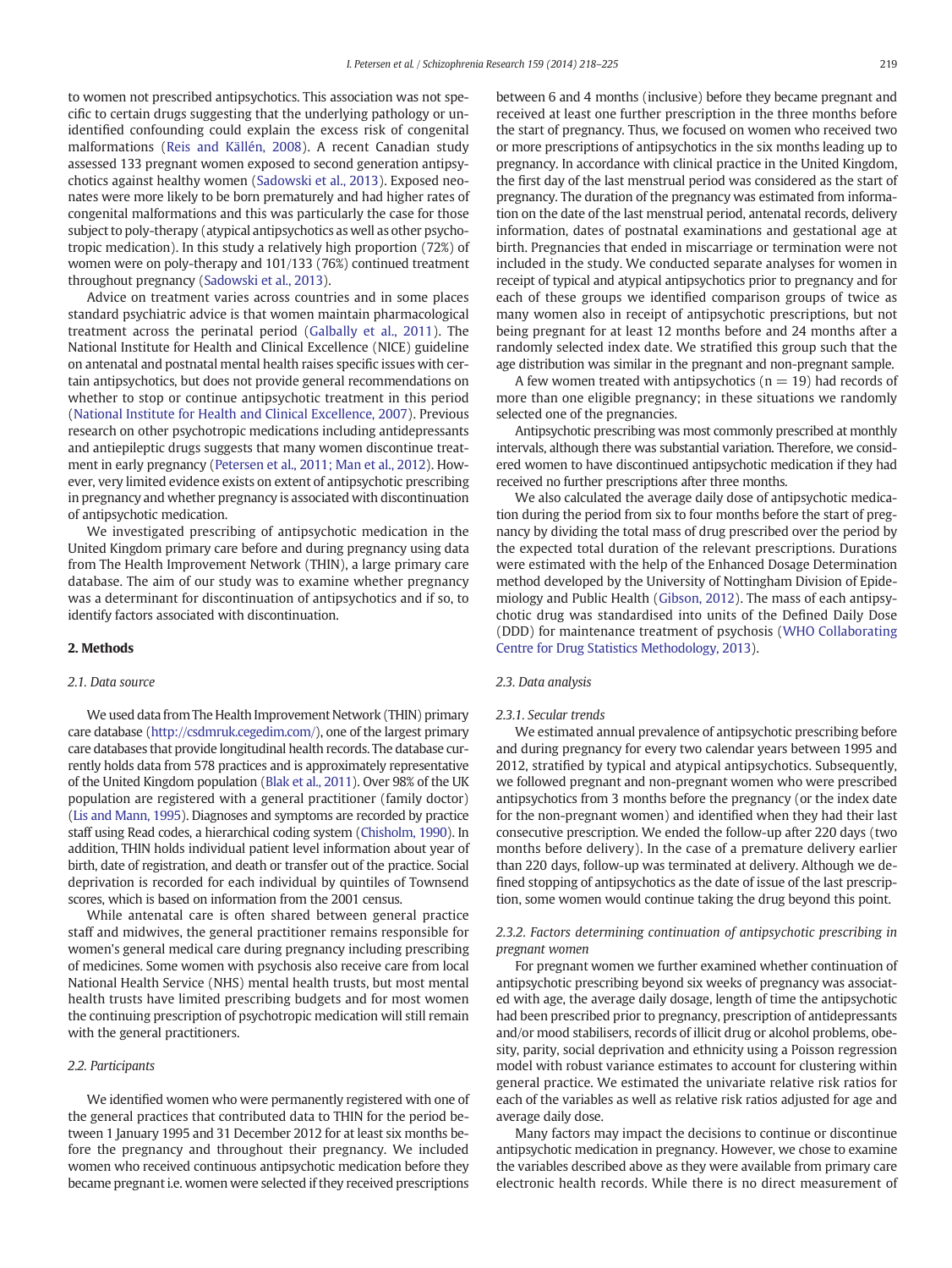severity of illness the average daily dosage and length of time the antipsychotic had been prescribed prior to pregnancy may be indicative of the severity of illness.

# 2.4. Ethics

The scheme for THIN to obtain and provide anonymous patient data to researchers was approved by the National Health Service South-East Multicenter Research Ethics Committee (MREC) in 2002 and scientific approval for this study was obtained from CSD Medical Research's Scientific Review Committee.

# 3. Results

Overall, we identified 495,953 pregnancies in 365,138 women. Of these pregnancies, we identified 1442 (0.29%) in which women were prescribed antipsychotics in the six months before they became pregnant and 945 (0.19%) in which women were prescribed antipsychotics after the pregnancy was likely to be known (after six weeks). The overall annual prevalence of prescribing of antipsychotics before and in pregnancy was relatively constant between 1995 and 2007 (Fig. 1). Prescribing of typical antipsychotics has been declining since 1998, while prescribing of atypical antipsychotics has been increasing, resulting in an overall increase since 2007 in prescribing of antipsychotics both before and during pregnancy (Fig. 1).

# 3.1. Discontinuation of antipsychotic prescription in pregnancy

We identified 207 women receiving typical antipsychotics and 279 receiving atypical antipsychotics in the six to four months before they became pregnant and at least one further prescription within the following three months.

Pregnant and non-pregnant women prescribed atypical antipsychotics discontinued at similar rates up to the start of pregnancy (or index date) ([Fig. 2\)](#page-3-0). However, after six weeks of pregnancy (when the woman is likely to become aware of the pregnancy) only 150/279 (54%) of the women received further prescriptions and by the start of the third trimester this figure was reduced to 107/279 (38%) [\(Fig. 2](#page-3-0)). For women on typical antipsychotics there was a substantial difference in the rates of discontinuation between pregnant and non-pregnant women even before the pregnancy [\(Fig. 2\)](#page-3-0). By six weeks of pregnancy only 73/207 (35%) received further prescriptions thereafter and by the start of the third trimester it was down to 39/207 (19%) ([Fig. 2](#page-3-0)).

The rates of discontinuation differed by dose and type of antipsychotics ([Fig. 3\)](#page-4-0). Women prescribed lower doses were least likely to continue treatment in pregnancy. Among women receiving prescriptions of less than 0.25 of the defined daily dose (DDD) of typical antipsychotics, only 29/118 (25%) continued prescriptions after six weeks. For women on atypical antipsychotics the figure was 24/52 (46%) after six weeks [\(Fig. 2](#page-3-0)). The comparisons with non-pregnant women, however, suggest that awareness of the pregnancy may not be the only reason for



Fig. 1. Trends in prevalence of prescribing of antipsychotics before (upper graph) and during pregnancy (lower graph).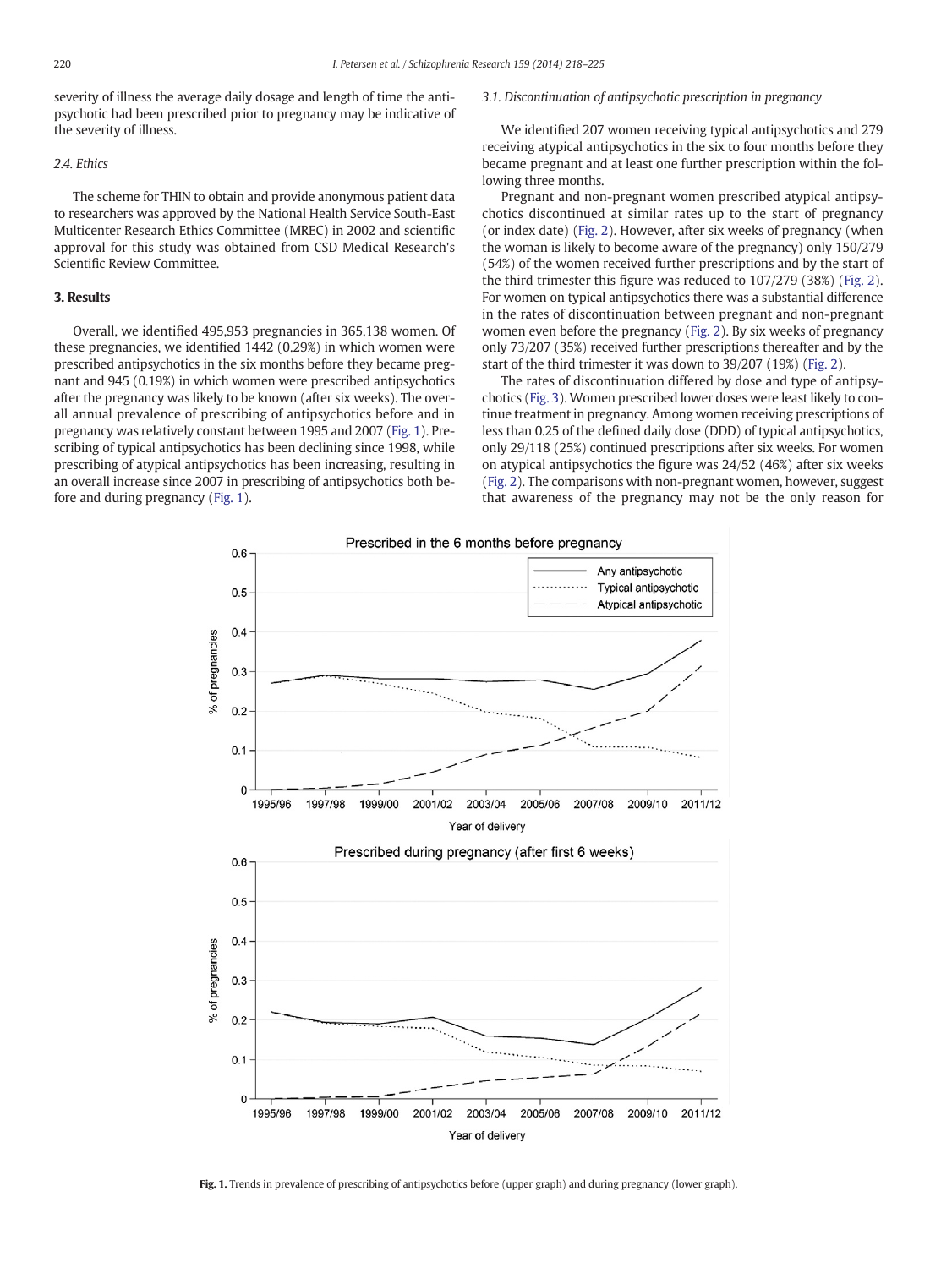<span id="page-3-0"></span>

Fig. 2. Discontinuation of antipsychotic drugs in pregnant and non-pregnant women, by a) typical and b) atypical antipsychotics.

stopping antipsychotics. About 25% of non-pregnant women stopped both typical and atypical antipsychotics over the same time period as the pregnant women. Women on a high dose ( $DD$  > 1) of typical antipsychotics were highly likely to discontinue prescriptions prior to pregnancy in contrast to women on a high dose ( $DDD > 1$ ) of atypical antipsychotics ([Fig. 3](#page-4-0)). Three out of fifteen women on high dose typical antipsychotics were on depots.

Factors associated with continuation of receiving antipsychotic prescriptions beyond six weeks of pregnancy for typical antipsychotics included age and durations of treatment prior to pregnancy ([Table 1](#page-5-0)). Those aged 35 years or above were more than three times as likely to continue treatment compared to those below 25 years (RR: 3.09 [95% CI 1.76,5.44] ([Table 1\)](#page-5-0)). The effect of age attenuated slightly after adjustment for dose [\(Table 1\)](#page-5-0). Likewise, those who had received continuous treatment for more than 12 months prior to pregnancy were also

more likely to continue treatment in pregnancy compared to those who had received less than 6 months of continuous treatment prior to pregnancy (RR: 3.12 [95% CI 1.97, 4.95] [\(Table 1](#page-5-0))). This was still the case after adjustment for age and dose (RR: 2.48 [95% CI 1.54, 3.99] [\(Table 1](#page-5-0))). For atypical antipsychotics length and dose of prior prescribing were also associated with continuation in pregnancy ([Table 2](#page-6-0)). However, those aged 30–34 years were the most likely to continue prescriptions in pregnancy [\(Table 2](#page-6-0)). For other factors examined (diagnosis of severe mental illnesses, also taking antidepressants and mood stabilisers, social deprivation, estimated parity, obesity, smoking, records of alcohol problems, illicit drug use and ethnicity) none of the adjusted effect sizes were larger than 1.65 or lower than 0.64 [\(Tables 1 and 2\)](#page-5-0).

In general, few women switched between typical and atypical antipsychotic treatment just before or in pregnancy. Only 5/207 (2.4%)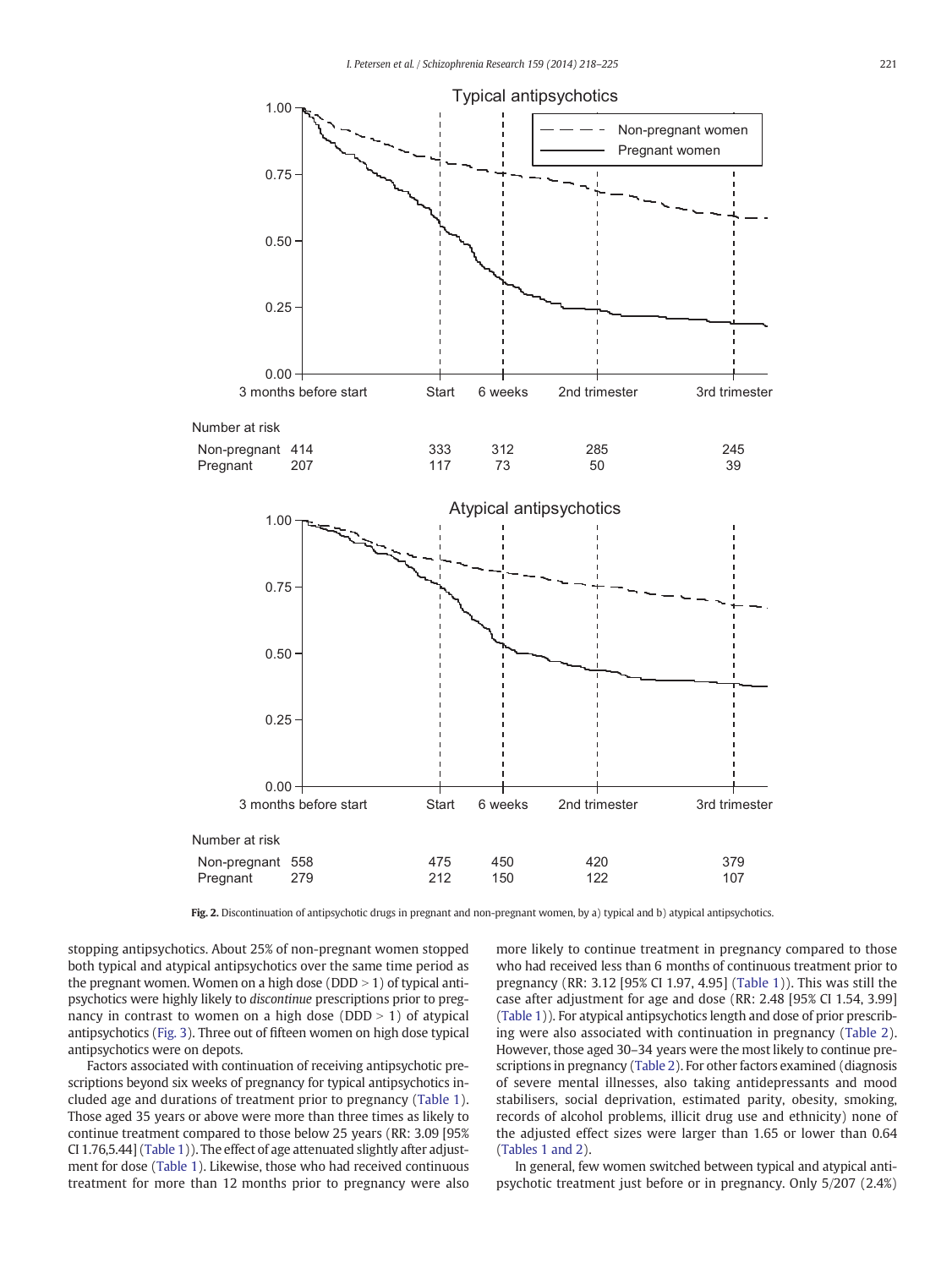<span id="page-4-0"></span>

Fig. 3. Discontinuation of antipsychotic drugs in pregnant women, by dose in women who were prescribed a) typical and b) atypical antipsychotics.

women switched from typical to atypical antipsychotics and 9/279 (3.2%) switched from atypical to typical antipsychotics. However, among the more frequently used antipsychotics, switching levels were high for a couple of drugs: 12/50 women (24.0%) switched from risperidone to another antipsychotic, while 9/48 (18.8%) switched from trifluoperazine to another antipsychotic.

# 4. Discussion

The overall prescribing of antipsychotics in pregnancy has been relatively constant up to 2007 although there seems to be an increase in the last few years due to more women being prescribed atypical antipsychotics. Many women were not prescribed further antipsychotics after six weeks of pregnancy suggesting that pregnancy is a major determinant for stopping antipsychotic prescribing. Those most likely to continue treatment were those who had received continuous treatment for more than 12 months prior to pregnancy. Other determinants for continuation of antipsychotic prescribing in pregnancy included women's age and being on higher pre-pregnancy treatment doses.

As primary care databases do not have information on dispensing or compliance, we cannot be sure that women actually took the prescribed antipsychotics and we won't have the exact date women may have stopped their medication. However, by including women who received repeat prescriptions prior to pregnancy it is more likely that they were using the medication compared to those who just received a single prescription. As outlined in the [Methods](#page-1-0) section, the primary prescribing budget is with the NHS primary care trusts and hence it is likely that we have captured most antipsychotic prescriptions issued during pregnancy. However, inpatient prescriptions and some specialist medications prescribed in secondary care, such as clozapine, will not have been captured by primary care databases. Although, we expect this would have been the case for a very small minority of the women. The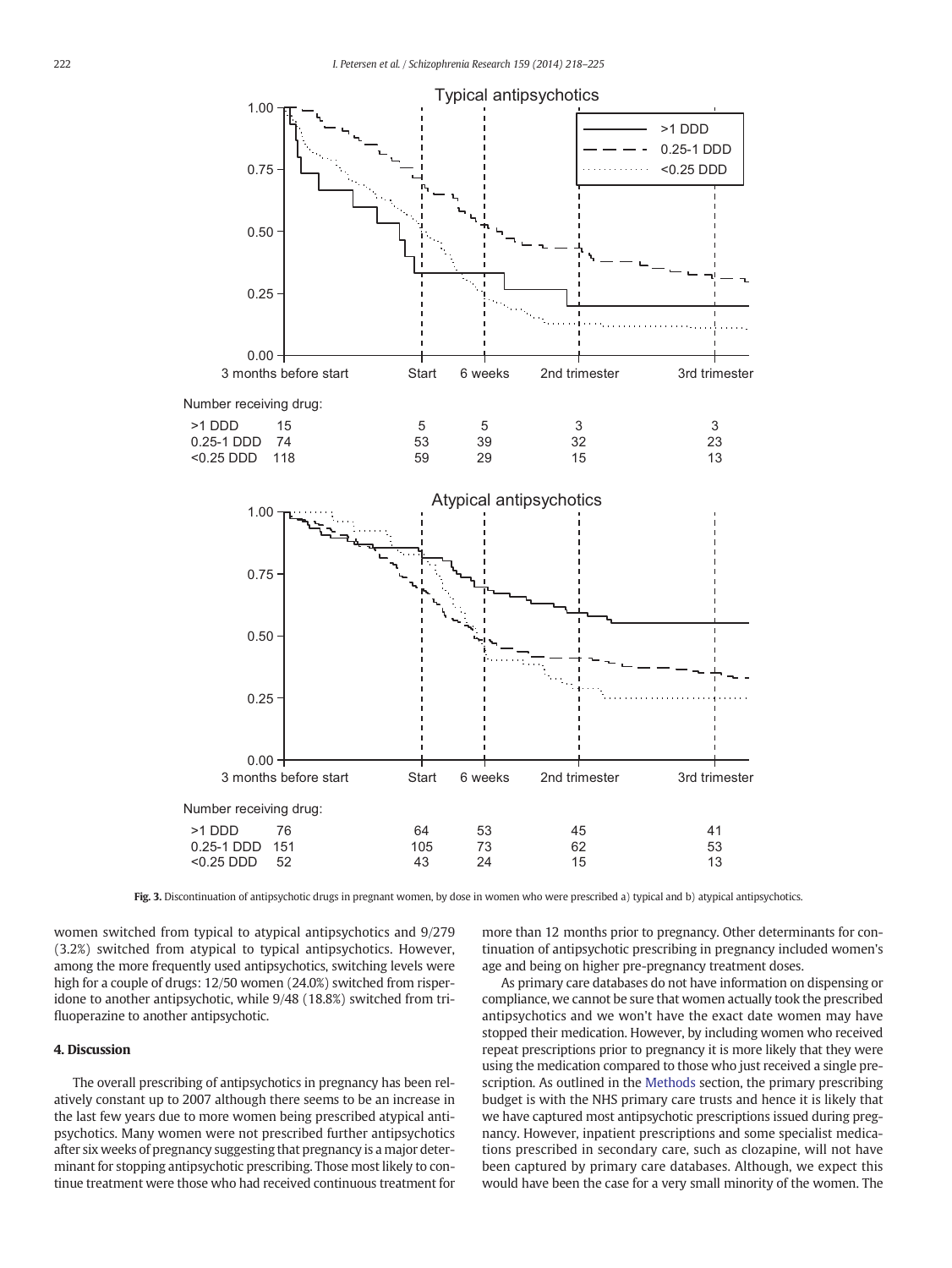#### <span id="page-5-0"></span>Table 1

Factors associated with receiving typical antipsychotics prescriptions beyond 6 weeks after the estimated pregnancy start date. Results of Poisson regression (using robust variance estimation).

|                                         | $\mathbf n$    | Typical antipsychotics ( $n = 207$ ) |                                                               |         |              |              |         |  |  |
|-----------------------------------------|----------------|--------------------------------------|---------------------------------------------------------------|---------|--------------|--------------|---------|--|--|
|                                         |                | Unadjusted                           |                                                               |         | Adjusted     |              |         |  |  |
|                                         |                | <b>RR</b>                            | 95% CI                                                        | p value | <b>RR</b>    | 95% CI       | p value |  |  |
| Average daily dose (in units of DDD)    |                |                                      |                                                               | < 0.001 |              |              | 0.011   |  |  |
| $<$ 0.25 DDD                            | 118            | $\mathbf{1}$                         |                                                               |         | $\mathbf{1}$ |              |         |  |  |
| $0.25-1$ DDD                            | 74             | 2.14                                 | [1.46, 3.15]                                                  |         | 1.78         | [1.22, 2.60] |         |  |  |
| $>1$ DDD                                | 15             | 1.36                                 | [0.62, 2.97]                                                  |         | 1.25         | [0.58, 2.68] |         |  |  |
| Age band                                |                |                                      |                                                               | < 0.001 |              |              | < 0.001 |  |  |
| $<$ 25                                  | 53             | $\mathbf{1}$                         |                                                               |         | $\mathbf{1}$ |              |         |  |  |
| $25 - 29$                               | 42             | 1.49                                 | [0.74, 2.99]                                                  |         | 1.34         | [0.68, 2.62] |         |  |  |
| $30 - 34$                               | 59             | 1.22                                 | [0.62, 2.43]                                                  |         | 1.15         | [0.58, 2.29] |         |  |  |
| $35 +$                                  | 53             | 3.09                                 | [1.76, 5.44]                                                  |         | 2.60         | [1.47, 4.59] |         |  |  |
| Continuous prior time on antipsychotics |                |                                      |                                                               | < 0.001 |              |              | 0.001   |  |  |
| $<$ 6 months                            | 98             | $\mathbf{1}$                         |                                                               |         | $\mathbf{1}$ |              |         |  |  |
| 6-12 months                             | 34             | 1.92                                 | [1.03, 3.57]                                                  |         | 1.78         | [0.97, 3.26] |         |  |  |
| $>12$ months                            | 75             | 3.12                                 | [1.97, 4.95]                                                  |         | 2.48         | [1.54, 3.99] |         |  |  |
| SMI diagnosis code                      |                |                                      |                                                               | 0.018   |              |              | 0.404   |  |  |
| No                                      | 160            | $\mathbf{1}$                         |                                                               |         | $\mathbf{1}$ |              |         |  |  |
| SMI diagnosis code                      | 47             | 1.57                                 | [1.08, 2.27]                                                  |         | 1.17         | [0.81, 1.71] |         |  |  |
| Also taking an antidepressant           |                |                                      |                                                               | 0.238   |              |              | 0.566   |  |  |
| No                                      | 66             | $\mathbf{1}$                         |                                                               |         | $\mathbf{1}$ |              |         |  |  |
| Taking an antidepressant                | 141            | 0.80                                 | [0.55, 1.16]                                                  |         | 0.90         | [0.64, 1.28] |         |  |  |
| Also taking a mood stabiliser           |                |                                      |                                                               | 0.033   |              |              | 0.281   |  |  |
| No                                      | 191            | $\mathbf{1}$                         |                                                               |         | $\mathbf{1}$ |              |         |  |  |
| Taking a mood stabiliser                | 16             | 1.68                                 | [1.04, 2.71]                                                  |         | 1.31         | [0.80, 2.12] |         |  |  |
| Townsend quintile                       |                |                                      |                                                               | 0.562   |              |              | 0.440   |  |  |
| $\mathbf{1}$                            | 16             | $\mathbf{1}$                         |                                                               |         | $\mathbf{1}$ |              |         |  |  |
| $\overline{2}$                          | 22             | 0.85                                 | [0.35, 2.05]                                                  |         | 0.72         | [0.32, 1.61] |         |  |  |
| $\overline{3}$                          | 36             | 0.67                                 | [0.28, 1.56]                                                  |         | 0.64         | [0.29, 1.43] |         |  |  |
| $\overline{4}$                          | 61             | 1.14                                 | [0.57, 2.28]                                                  |         | 1.07         | [0.57, 1.99] |         |  |  |
| 5                                       | 68             | 0.98                                 | [0.48, 1.99]                                                  |         | 0.89         | [0.47, 1.68] |         |  |  |
| Unrecorded                              | $\overline{4}$ |                                      |                                                               |         |              |              |         |  |  |
| <b>Estimated parity</b>                 |                |                                      |                                                               | 0.103   |              |              | 0.159   |  |  |
| $\boldsymbol{0}$                        | 84             | $\mathbf{1}$                         |                                                               |         | $\mathbf{1}$ |              |         |  |  |
| $\mathbf{1}$                            | 57             | 1.47                                 | [0.91, 2.40]                                                  |         | 1.34         | [0.87, 2.08] |         |  |  |
| $\overline{2}$                          | 44             | 1.82                                 | [1.13, 2.93]                                                  |         | 1.65         | [1.06, 2.57] |         |  |  |
| 3 or more                               | 22             | 1.39                                 | [0.72, 2.69]                                                  |         | 1.52         | [0.80, 2.90] |         |  |  |
| Obesity status                          |                |                                      |                                                               | 0.771   |              |              | 0.759   |  |  |
| Not obese                               | 186            | $\mathbf{1}$                         |                                                               |         | $\mathbf{1}$ |              |         |  |  |
| Obese                                   | 21             | 1.09                                 | [0.61, 1.95]                                                  |         | 1.09         | [0.63, 1.90] |         |  |  |
| Smoking status                          |                |                                      |                                                               | 0.912   |              |              | 0.602   |  |  |
| Non-smoker                              | 106            | $\mathbf{1}$                         |                                                               |         | $\mathbf{1}$ |              |         |  |  |
| Smoker                                  | 101            | 1.02                                 | [0.71, 1.48]                                                  |         | 1.09         | [0.78, 1.53] |         |  |  |
| Alcohol problems                        |                |                                      |                                                               | 0.154   |              |              | 0.094   |  |  |
| No                                      | 191            | $\mathbf{1}$                         |                                                               |         | $\mathbf{1}$ |              |         |  |  |
| Yes                                     | 16             | 1.47                                 | [0.87, 2.50]                                                  |         | 1.59         | [0.92, 2.75] |         |  |  |
| Illicit drug use                        |                |                                      |                                                               | 0.941   |              |              | 0.866   |  |  |
| No                                      | 181            | $\mathbf{1}$                         |                                                               |         | 1            |              |         |  |  |
| Yes                                     | 26             | 0.98                                 | [0.56, 1.72]                                                  |         | 1.05         | [0.60, 1.84] |         |  |  |
| Ethnicity                               |                |                                      |                                                               |         |              |              |         |  |  |
| Other                                   | 204            | $\mathbf{1}$                         |                                                               |         | 1            |              |         |  |  |
| Black or minority ethnic                | 3              |                                      | Could not be estimated—all 3 continue receiving prescriptions |         |              |              |         |  |  |
|                                         |                |                                      |                                                               |         |              |              |         |  |  |

Adjustment variables: dose and age band.

strength of our study is that the database covers real time clinical practice and the prospective nature of study would make it not subject to recall biases.

Other studies have found an increase in atypical antipsychotic prescription in pregnancy over the last decades [\(Epstein et al., 2013; Toh](#page-7-0) [et al., 2013](#page-7-0)). However, to our knowledge, this is the first study to examine in detail the patterns of antipsychotic prescribing in pregnancy and the level of discontinuation during gestation. It appears that knowledge of pregnancy was a major reason for stopping antipsychotics. A large proportion of the women who received their last prescription within the first six weeks of gestation may not be aware of the pregnancy. By the time the prescription would be due for renewal many women would have been aware of their pregnancy and have decided to stop the medication. The general practitioner as well as the pregnant woman's mental health team/consultant may play a pivotal role in advising an individual woman on continuation of prescribed medicines in pregnancy. This would be in keeping with the recommendations made by national formularies and the NICE guidelines [\(National](#page-7-0) [Institute for Health and Clinical Excellence, 2006, 2007](#page-7-0)). Since the recommendations are often non-specific, both health care professionals and the women are left with a very difficult and complex decision. In each individual case they have to weigh up risks to the mother and child of continuation versus discontinuation of medication in the absence of clear evidence. This is the first study to examine discontinuation of antipsychotic prescribing in pregnancy based on the UK primary care data. However, further research is needed in other settings to examine whether the background and training of the health care professionals may impact the decision process.

The greatest risk of discontinuation of the antipsychotic medication is the possibility of relapse of the mental illness in pregnancy and postpartum. An observational study of mood disorders in 2252 pregnancies and postpartum periods demonstrated that women with bipolar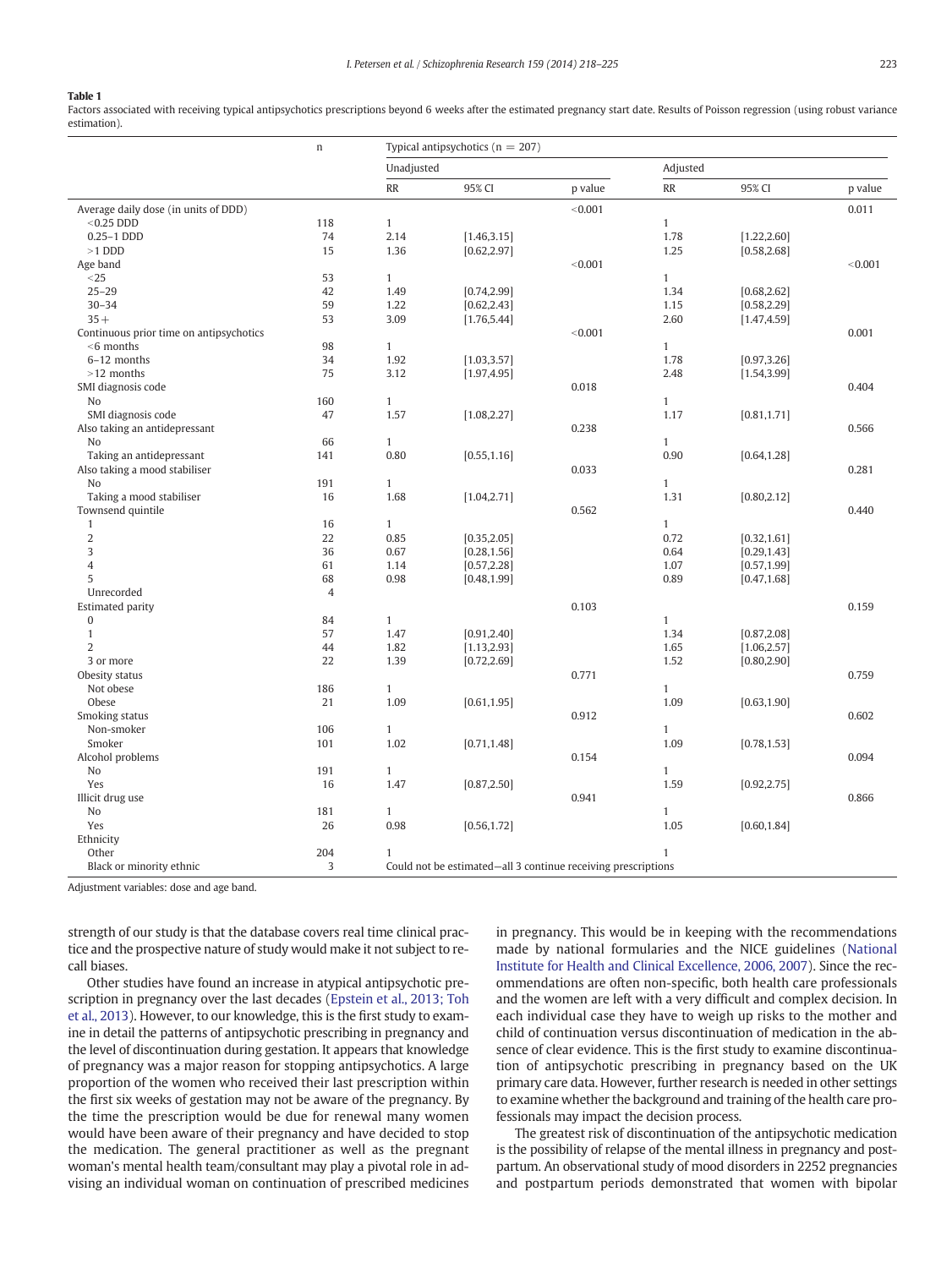# <span id="page-6-0"></span>Table 2

Factors associated with receiving atypical antipsychotic prescriptions beyond 6 weeks after the estimated pregnancy start date. Results of Poisson regression (using robust variance estimation).

|                                         | $\mathbf n$ | Atypical antipsychotics ( $n = 279$ ) |              |         |              |              |         |  |  |
|-----------------------------------------|-------------|---------------------------------------|--------------|---------|--------------|--------------|---------|--|--|
|                                         |             | Unadjusted                            |              |         | Adjusted     |              |         |  |  |
|                                         |             | RR                                    | 95% CI       | p value | RR           | 95% CI       | p value |  |  |
| Average daily dose (in units of DDD)    |             |                                       |              | 0.002   |              |              | 0.003   |  |  |
| $<$ 0.25 DDD                            | 52          | $\mathbf{1}$                          |              |         | $\mathbf{1}$ |              |         |  |  |
| 0.25-1 DDD                              | 151         | 1.05                                  | [0.75, 1.47] |         | 1.04         | [0.74, 1.47] |         |  |  |
| $>1$ DDD                                | 76          | 1.51                                  | [1.09, 2.10] |         | 1.48         | [1.06, 2.07] |         |  |  |
| Age band                                |             |                                       |              | 0.147   |              |              | 0.201   |  |  |
| $<$ 25                                  | 53          | $\mathbf{1}$                          |              |         | $\mathbf{1}$ |              |         |  |  |
| $25 - 29$                               | 74          | 1.24                                  | [0.84, 1.83] |         | 1.23         | [0.84, 1.80] |         |  |  |
| $30 - 34$                               | 82          | 1.50                                  | [1.04, 2.15] |         | 1.45         | [1.02, 2.08] |         |  |  |
| $35 +$                                  | 70          | 1.34                                  | [0.92, 1.97] |         | 1.31         | [0.90, 1.92] |         |  |  |
| Continuous prior time on antipsychotics |             |                                       |              | < 0.001 |              |              | 0.001   |  |  |
| $<$ 6 months                            | 100         | $\mathbf{1}$                          |              |         | $\mathbf{1}$ |              |         |  |  |
| 6-12 months                             | 53          | 1.34                                  | [0.93, 1.93] |         | 1.34         | [0.93, 1.94] |         |  |  |
| $>12$ months                            | 126         | 1.78                                  | [1.34, 2.35] |         | 1.67         | [1.27, 2.21] |         |  |  |
| SMI diagnosis code                      |             |                                       |              | 0.005   |              |              | 0.073   |  |  |
| No                                      | 136         | $\mathbf{1}$                          |              |         | $\mathbf{1}$ |              |         |  |  |
| SMI diagnosis code                      | 143         | 1.39                                  | [1.11, 1.74] |         | 1.25         | [0.98, 1.59] |         |  |  |
| Also taking an antidepressant           |             |                                       |              | 0.097   |              |              | 0.402   |  |  |
| No                                      | 96          | $\mathbf{1}$                          |              |         | $\mathbf{1}$ |              |         |  |  |
| Taking an antidepressant                | 183         | 0.83                                  | [0.67, 1.03] |         | 0.91         | [0.73, 1.13] |         |  |  |
| Also taking a mood stabiliser           |             |                                       |              | 0.098   |              |              | 0.574   |  |  |
| No                                      | 232         | $\mathbf{1}$                          |              |         | $\mathbf{1}$ |              |         |  |  |
| Taking a mood stabiliser                | 47          | 1.23                                  | [0.96, 1.58] |         | 1.08         | [0.83, 1.40] |         |  |  |
| Townsend quintile                       |             |                                       |              | 0.880   |              |              | 0.805   |  |  |
| $\mathbf{1}$                            | 26          | $\mathbf{1}$                          |              |         | $\mathbf{1}$ |              |         |  |  |
| $\sqrt{2}$                              | 32          | 1.10                                  | [0.70, 1.74] |         | 1.07         | [0.68, 1.67] |         |  |  |
| 3                                       | 52          | 0.93                                  | [0.59, 1.45] |         | 0.87         | [0.56, 1.35] |         |  |  |
| $\overline{4}$                          | 72          | 0.93                                  | [0.61, 1.42] |         | 0.87         | [0.57, 1.33] |         |  |  |
| 5                                       | 85          | 1.03                                  | [0.69, 1.54] |         | 0.94         | [0.63, 1.41] |         |  |  |
| Unrecorded                              | 12          |                                       |              |         |              |              |         |  |  |
| <b>Estimated parity</b>                 |             |                                       |              | 0.474   |              |              | 0.511   |  |  |
| $\bf{0}$                                | 110         | $\mathbf{1}$                          |              |         | $\mathbf{1}$ |              |         |  |  |
| $\mathbf{1}$                            | 89          | 0.89                                  | [0.70, 1.15] |         | 0.92         | [0.72, 1.18] |         |  |  |
| $\overline{2}$                          | 49          | 0.79                                  | [0.57, 1.11] |         | 0.82         | [0.58, 1.14] |         |  |  |
| 3 or more                               | 31          | 0.82                                  |              |         | 0.80         |              |         |  |  |
| Obesity status                          |             |                                       | [0.55, 1.22] | 0.055   |              | [0.54, 1.18] | 0.119   |  |  |
| Not obese                               | 223         | $\mathbf{1}$                          |              |         | $\mathbf{1}$ |              |         |  |  |
| Obese                                   | 56          | 1.26                                  |              |         | 1.21         |              |         |  |  |
|                                         |             |                                       | [1.00, 1.59] | 0.875   |              | [0.95, 1.53] | 0.935   |  |  |
| Smoking status<br>Non-smoker            |             | $\mathbf{1}$                          |              |         | $\mathbf{1}$ |              |         |  |  |
|                                         | 142         |                                       |              |         |              |              |         |  |  |
| Smoker                                  | 137         | 0.98                                  | [0.79, 1.22] |         | 0.99         | [0.80, 1.23] |         |  |  |
| Alcohol problems                        |             |                                       |              | 0.595   |              |              | 0.385   |  |  |
| No                                      | 264         | $\mathbf{1}$                          |              |         | $\mathbf{1}$ |              |         |  |  |
| Yes                                     | 15          | 1.12                                  | [0.73, 1.73] |         | 1.22         | [0.78, 1.90] |         |  |  |
| Illicit drug use                        |             |                                       |              | 0.370   |              |              | 0.340   |  |  |
| No                                      | 246         | $\mathbf{1}$                          |              |         | $\mathbf{1}$ |              |         |  |  |
| Yes                                     | 33          | 1.15                                  | [0.85, 1.55] |         | 1.16         | [0.85, 1.58] |         |  |  |
| Ethnicity                               |             |                                       |              | 0.087   |              |              | 0.214   |  |  |
| Other                                   | 249         | $\mathbf{1}$                          |              |         | $\mathbf{1}$ |              |         |  |  |
| Black or minority ethnic                | 30          | 1.28                                  | [0.97, 1.69] |         | 1.20         | [0.90, 1.59] |         |  |  |

Adjustment variables: dose and age band.

disorders were at particularly high risk of developing major depression in the postpartum period (prevalence: 19% and 29% in women with bipolar I disorder and bipolar II disorder, respectively) [\(Viguera et al.,](#page-7-0) [2011\)](#page-7-0). Likewise, it has been shown that women with a history of psychotic disorder were at higher risk of postpartum psychiatric illness, in particular non-psychotic anxiety and depressive disorders [\(Howard](#page-7-0) [et al., 2004](#page-7-0)). Case-reports of suicide among these women highlight the severity of these illnesses [\(Jones, 2005](#page-7-0)). Aside from the direct effects of discontinuation of psychotropic medication on the mother, the indirect impact on the foetus and child of severe depression and puerperal psychosis also need to be taken into consideration. Yet we observed a large proportion of women discontinuing antipsychotics in pregnancy —similar to the trends observed for pregnant women on antidepressants and women treated with antiepileptic drugs for bipolar disorder [\(Petersen et al., 2011; Man et al., 2012\)](#page-7-0). Women may have different reasons to discontinue, some may discontinue as they fear the antipsychotic medication will harm the unborn child and weigh that uncertainty of risk higher than the potential risk of relapse. Other women may discontinue antipsychotics in this period because they may no longer need the medication. We also observed that a number of women on high dose typical antipsychotics ceased prescribing before they became pregnant, including three women on depots. This may be a part of pregnancy planning, but could also be explained by the fact that typical antipsychotics are known to reduce fertility by inducing hyperprolactinaemia. Finally, the comparison of discontinuation between non-pregnant and pregnant women revealed that pregnancy is not the only reason for women to discontinue antipsychotic medication. Other factors such as experience of adverse effects and stigmatisation associated with antipsychotics may influence continuous prescribing in pregnant as well as non-pregnant women.